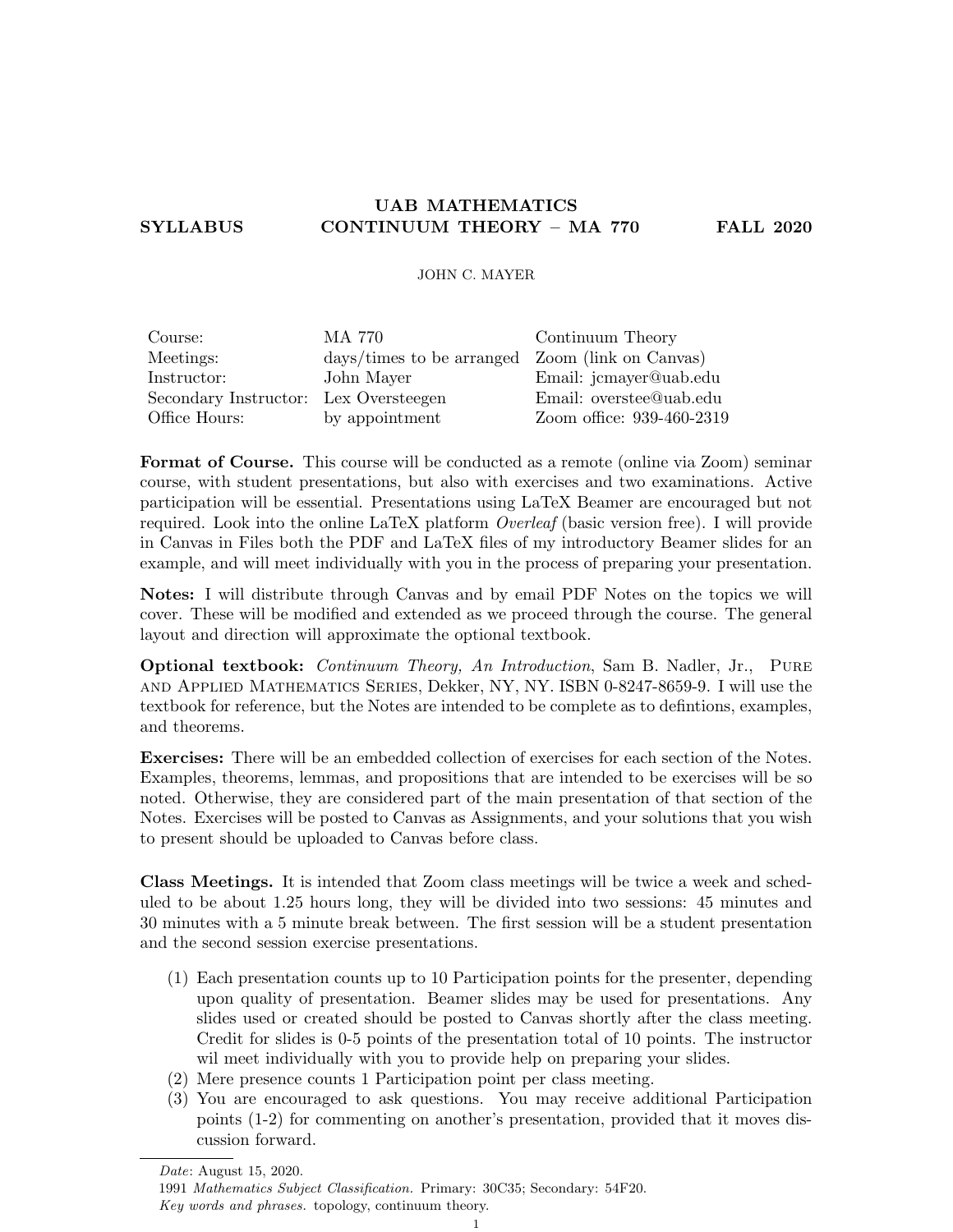#### 2 J. C. MAYER

- (4) Each exercise presented and defended correctly counts 2–4 additional Participation points, depending upon quality of explanation/proof/defense. Which exercises you are prepared to present should be written out and uploaded to Canvas before class, according to the Assignment deadline (usually 2 hours before class).
- (5) Priority order for presenting exercises previously uploaded is determined by:
	- (a) Persons with lowest Participation point total, and uploaded before class.
	- (b) Persons with lowest Participation point total, but not uploaded.
	- (c) Persons who have not yet presented that day.
	- (d) Random experiments to break ties.
- (6) There are two examinations: midterm and final (see "Grading" below).

Grading. Items will be weighted the flexible amounts indicated below, by your choice, presumably so as to produce the best individual grade. You can (and may) rely entirely on Participation for your grade.

Participation 50–100\% rank-ordered subject to a minimum Examination 0–50% mid-term and final exams count equally

Possible grades are A:85%, B:70%, C:50%, F:below 50%.

Exercises and presentations count toward the final grade for Participation. You are required to take the mid-term exam, though it cannot hurt you if your Participation total is excellent. You are not required to take the final exam, but then Participation must count at least 75%.

Attendance. Attendance in class is required, as you are there not only to present your own results, but to critique the work of others. Participation is expected.

DSS Accessibility Statement. UAB is committed to providing an accessible learning experience for all students. If you are a student with a disability that qualifies under Americans with Disabilities Act (ADA) and Section 504 of the Rehabilitation Act, and you require accommodations, please contact Disability Support Services for information on accommodations, registration and procedures. UAB Disability Support Services (DSS) has established a process for UAB students to request temporary adjustments based on the impact of COVID-19. Requests for reasonable accommodations involve an interactive process and consist of a collaborative effort among the student, DSS, faculty and staff. If you are registered with Disability Support Services, please contact DSS to discuss accommodations that may be necessary in this course. If you have a disability but have not contacted Disability Support Services, please call (205) 934-4205, visit their website, or their office located in Hill Student Center Suite 409.

Title IX Statement. The University of Alabama at Birmingham is committed to providing an environment that is free from sexual misconduct, which includes gender-based assault, harassment, exploitation, dating and domestic violence, stalking, as well as discrimination based on sex, sexual orientation, gender identity, and gender expression. If you have experienced any of the aforementioned conduct we encourage you to report the incident. UAB provides several avenues for reporting. For more information about Title IX, policy, reporting, protections, resources and supports, please visit UAB Title IX webpage for UABs Title IX, UABs Equal Opportunity, Anti-Harassment, Duty to Report, and Non-Retaliation policies.